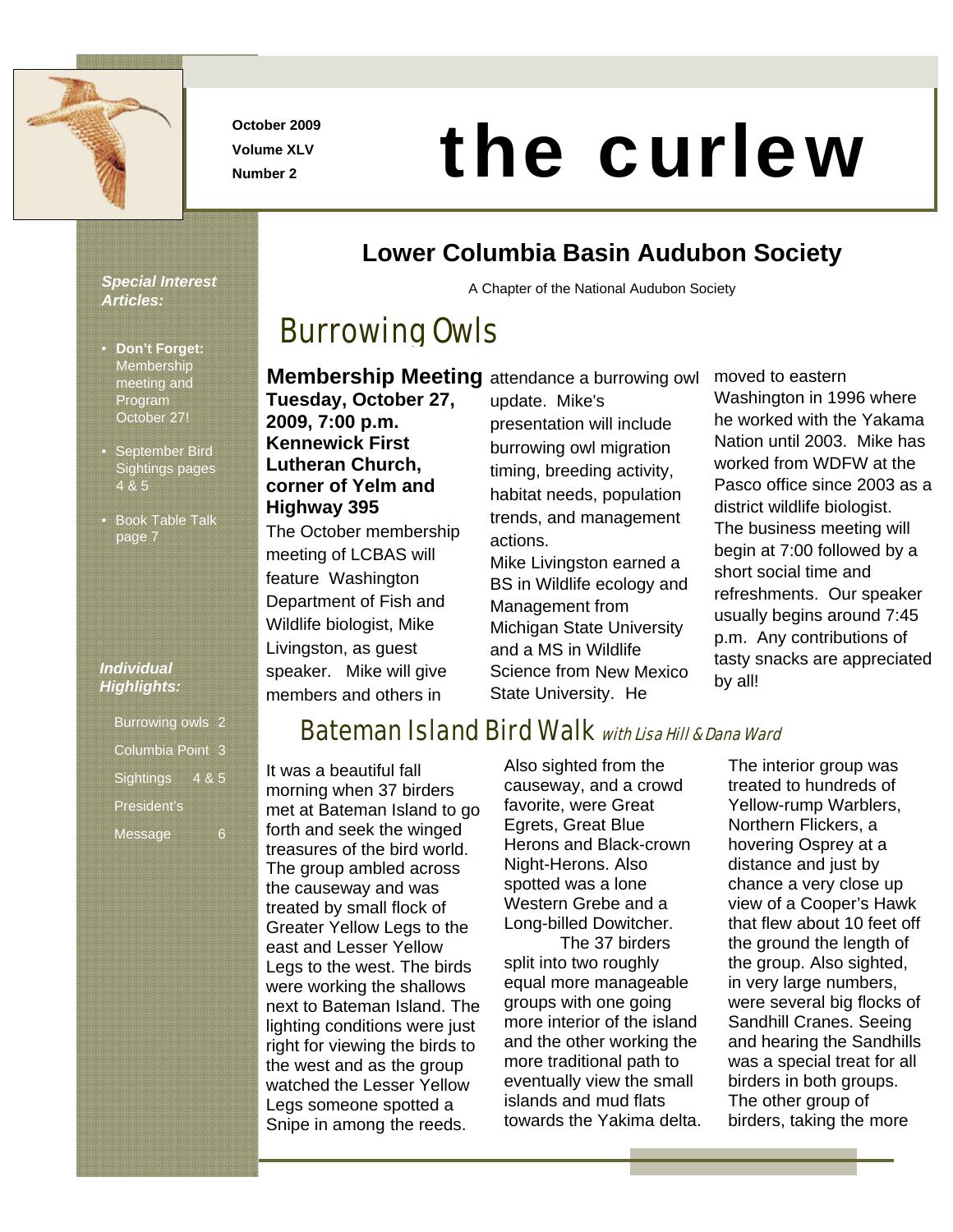# Bateman Island Walk Continued



*"The Sabine's Gull, a rare visitor from the arctic north, was the bird of the day"*

traditional trail, was treated to seeing a Golden-Crown Sparrow, Bewick's Wren, American Pipit, and our old friend the resident Great Horned Owl. Also spotted was a Peregrine Falcon and Spotted Towhee. Through spotting scopes, Black-Bellied Plovers, Green Wing Teal and a very rare Sabine's Gull were located working the mud flats and shallow water. The Sabine's Gull, a rare visitor from the arctic north, was the bird of the

day and all present had excellent good looks at this **Raptors:**  northern visitor. During the outing **51 species were recorded.** 

I want to thank Ed and Nancy for their excellent guidance on the walk.

### **Come join us!**

**7, 2009.** We meet at 8:00am in the parking lot at Wye Park near the entrance to the island. Birders of all experience levels are welcome. Binoculars are recommended.

# **Help for Injured**

The next Bateman Island Bird Michelle Caron..(509) 366-0888 Walk is **Saturday, November**  Marilyn Hayes..(509) 521-4648 If you find an injured raptor in the Tri-Cities or surrounding area you can call a local volunteer for advice. Injured raptors are usually transported to **Blue Mountain Wildlife in Pendleton, Oregon**  for treatment and rehabilitation. **Who to call:**  Suzanne Baird…(509) 460-2434 Blue Mountain Wildlife…(541) 278-0215 see **Lower Columbia** 

**Basin Audubon website** and click on the **Help for Injured Birds** link.



# Burrowing Owl Monitoring at the Mid-Columbia River National Wildlife Refuge Complex with Jennifer Bradbury & Heidi

#### **Newsome**

Burrowing owls (*Athene cunicularia*) are found in arid landscapes throughout the west. They prefer short grasslands and are often found in association with badgers and ground squirrels. Because burrowing owls do not dig their own burrows, they depend on these ground dwelling mammals which are the primary burrow excavators. The burrowing owl is a federal species of concern and a state candidate species in Washington.

Burrowing owls have been monitored at the Mid-Columbia River Refuge Complex (the Complex) since 2005. Prior to 2009, the majority of burrowing owl monitoring was done at the Hanford Reach National active burrows were found

Monument (the Monument). In 2009, Umatilla National Wildlife Refuge (NWR) was included in monitoring efforts.

In 2009 staff and volunteers monitored burrows for a total of 17 days, from February through July 2009. Initially, 49 burrows were checked to determine whether or not they were intact. Of these 49, five were found to be destroyed. In addition to monitoring known burrows, an effort was made to survey areas to find new burrow locations. Volunteers helped with both circular transect surveys at the Monument and line transect surveys at Umatilla NWR. As a result of these surveys, two new

in 2009. Including these two new burrows, a total of 46 intact burrow sites were monitored monthly throughout the 2009 nesting season.

During the 2009 nesting season, six burrow sites on our Complex were occupied by nesting pairs of burrowing owls: two at Umatilla and four at the Monument. Four of these pairs were observed with young and considered to have "Successful" nest attempts. Owl remains were found at one site and this nest attempt was considered "Failed" for the season. One burrow was found late in the season and had signs of owl presence (fresh pellets and white wash), but no owls were observed. *Continued on page 3*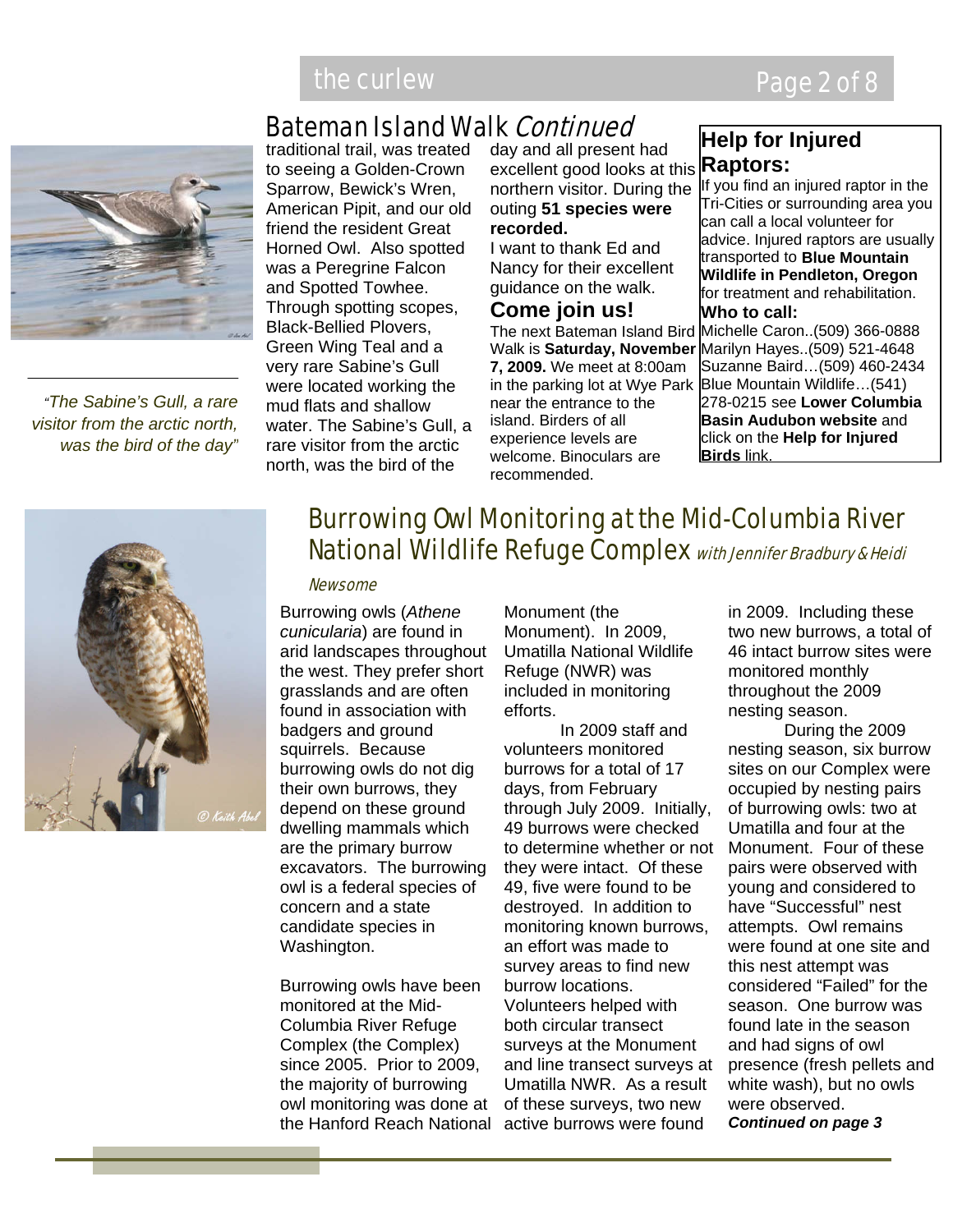### Conservation Notes with Rick Leaumont

# **Columbia Point:**

I am sure everyone has seen the articles in the Tri-City Herald concerning the decision barring the proposed Hanford Reach National Monument Interpretive Center from Columbia Point. I am not going to belabor the point or go into the decision process. The tribes objected to placing the project on the point and prevailed. A diligent search for an alternative location must be made and if one is available it must be selected. If none are available, Columbia Point can be selected and the tribal concerns mitigated. The chances of not finding a "suitable" location are slim; so barring a miracle, the Interpretive Center will not be located on Columbia Point. I still firmly believe, locating the Interpretive Center on Columbia Point was the best possible location and would provide long term protection to the fish,

wildlife and native plants of the point as well as the values the tribes treasure and strive to preserve. Barring the Interpretive Center from Columbia Point raises anew the ugly threat of commercial development. What is the future of the Hanford Reach National Monument Interpretive Center? The Richland Public Facilities Board is in the process of seeking a site, preferably along the Columbia River that is easily accessible. I have no doubt a site can be found. Remains to be seen, if the new site can generate the excitement the project needs and deserves. We will continue to work as hard as possible to make the project a success.

Protection and preservation of Columbia Point has been one of the primary objectives of the Lower Columbia Basin Audubon Society for over four decades. Our primary concern now is not the success or failure of the Interpretive Center, but

preservation of Columbia Point. There are many groups in town that are interested in building a museum but we remain among the few, the very very few committed to preservation of wildlife habitat. We will have to work with the tribes and City of Richland to insure Columbia Point does not fall to commercial development. We must move quickly to develop a viable alternative plan that will protect and enhance the fish, wildlife and native plants of the point. We need a plan that makes the point accessible to the public for low impact recreation. Access by vehicles must be limited and confined to established roads and absolutely no dirt motorbikes. The point should be a commercial free zone. Hopefully the point could function as an outdoor classroom and laboratory for the Interpretive Center.

# Burrowing owls on Mid-Columbia River Refuges continued

It is likely that more burrowing owl pairs nest on the Complex than we have been able to locate. Time constraints prevent staff from effectively surveying the 195,000 acres of the Monument and the 25,000 acres of the Umatilla NWR for burrowing owl nest sites. Our ultimate goal is to locate more burrowing owl nests so that population trends can be more accurately determined.

In 2010, with the help of volunteers, we will monitor the 46 known intact burrows in February to determine their status ("Intact" or "Destroyed"). All intact burrows will be monitored throughout the rest of the nesting season. Survey areas will be prioritized based on information from last summer's spotlight surveys, and soil maps. If staff and volunteer time allows, additional spotlight surveys may be conducted

earlier in the spring.

The goal of this project is to locate additional natural sites used by burrowing owls. We thank you for your help in 2009 and hope you will help us again in 2010!

If you are interested in reading our full 2009 report, contact Jennie Bradbury (jennifer\_bradbury@fws.gov).

*" Four of these pairs were observed with young and considered to have "Successful" nest attempts*. *."*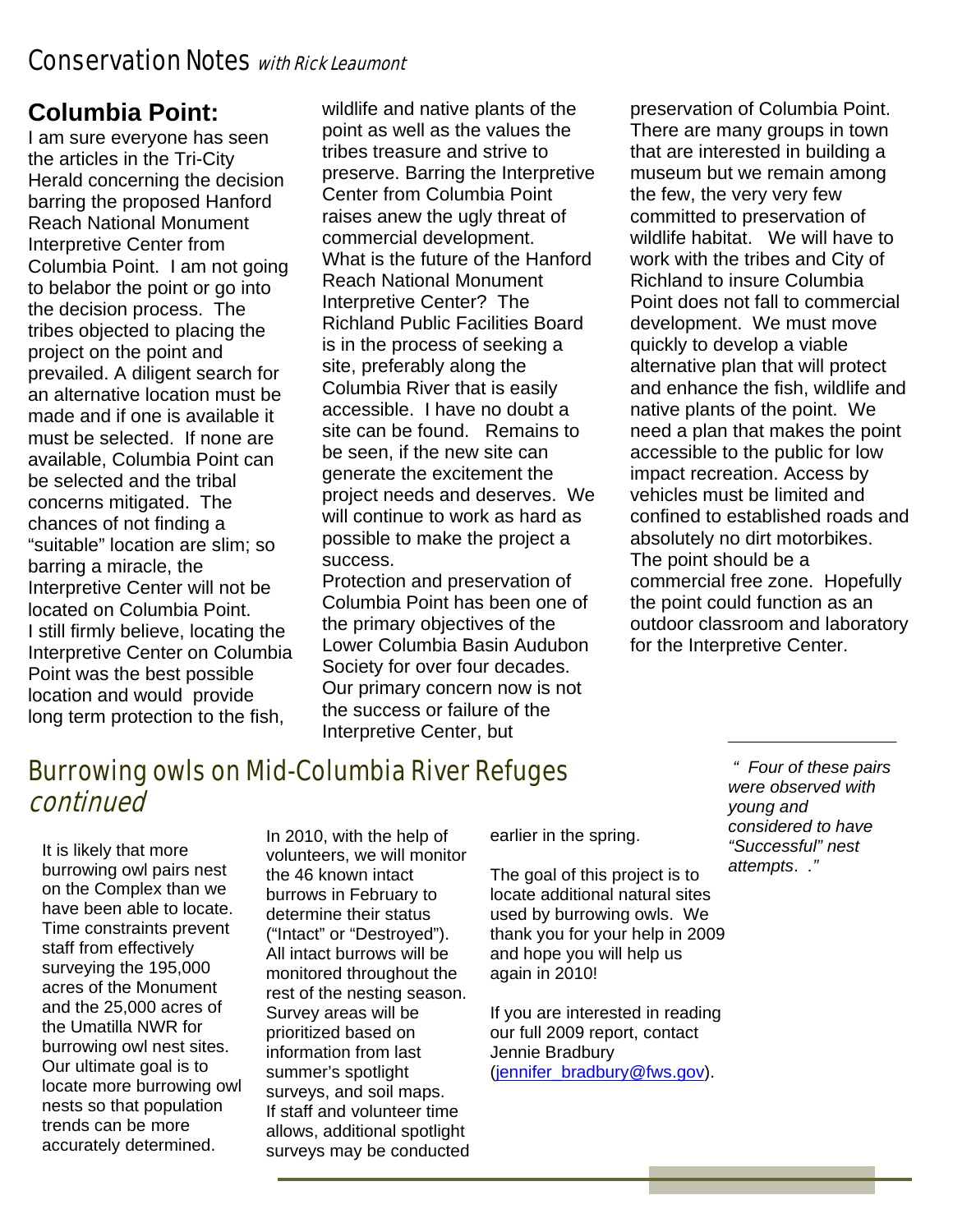# Bird Sightings – September 2009

**Kevin Burke** *- (wildburke@hotmail.com)*

*"Sandhill Cranes are on their way back down through the Lower Columbia Basin their almost prehistoric call can be heard overhead."*

### *Bird Sightings Greetings*

 Hello everyone! It is time for the September bird sightings column. I wanted to thank all of the folks that submitted sightings to me this month. This column would not be successful without all of you. Migration has been continuing this month and we have seen some great things. Sandhill Cranes are on their way back down through the Lower Columbia Basin their almost prehistoric call can be heard overhead. The end of the month proved to be full of great sightings! Shorebirds, gulls, and Turkey Vultures oh my!!!

# **September:**

- 1. Sept.  $5^{th}$ : Highlights of the Bateman bird walk are: Cliff Swallow, Orange Crowned Warbler, Red‐Eyed Vireo, Gray Catbird, and Sharp Shinned Hawk. Observed by those on the walk. More to come in Lisa Hill's column
- 2. Sept. 7<sup>th</sup>: 6 Red-necked Phalaropes were seen at the blood ponds in WW County a Wilson's Phalarope was seen at the WW delta and about 1000 Greater White Fronted Geese were seen at Casey Pond all by JB
- 3. Sept. 8<sup>th</sup>: A <u>Yellow-Breasted Chat</u> was heard by LH and a Dark‐Eyed Junco was seen. This is a late record for the Chat
- 4. Sept. 9<sup>th</sup>: <u>Yellow-rumped, Wilson's,</u> MacGillivray's, Nashville, Orange‐ crowned, and a Townsend Warblers were all seen by LH at W.E. Johnson Park and her backyard
- 5. Sept. 10<sup>th</sup>: A flock of 50 Sandhill Cranes were observed flying of the house of JA
- 6. Sept. 10<sup>th</sup>: An <u>Anna's Hummingbird</u> was in the yard of LHi
- 7. Sept. 12<sup>th</sup>: An **Eared Grebe** was observed by JA in Benton City
- 8. Sept. 13<sup>th</sup>: 2 Red-necked Grebes, a few Spotted Sandpipers, and 20 common Mergansers were seen by JA in Benton City
- 9. Sept. 16<sup>th</sup>: 1300 <u>Greater White Fronted</u> Geese 10 Ruddy Ducks, and a Great Horned Owl were seen at the Burbank Slough by JA, JB
- 10. Sept. 16<sup>th</sup> and 17th: 2 Blue Winged Teal were seen at the McNary bird blind by JA, JB, and KB
- 11. Sept. 16<sup>th</sup>: 15 <u>Pied Billed Grebes</u> were seen at Casey Pond by JA, JB
- 12. Sept. 17<sup>th</sup>: A <u>Western Sandpiper</u> was seen at Two Rivers Park by KB
- 13. Sept. 19<sup>th</sup> : 50 <u>Barn Swallows</u> were seen South of Ringold by C and F
- 14. Sept. 20<sup>th</sup>: Long Billed Dowicthers, Ruddy ducks, Greater Yellow Legs, Gadwalls, and American Widgeons were seen at the Yakima Delta by BC&TC
- 15. Sept. 20<sup>th</sup>: Sandhill Cranes and Golden Crowned Kinglets were seen at the home of JT
- 16. Sept. 20<sup>th</sup>: 2 American Golden Plovers, a Sanderling, and 10 Pectoral Sandpipers were seen at the Tyson Ponds by MD&MLD
- 17. Sept. 22<sup>nd</sup>: A <u>Common Poorwill</u> was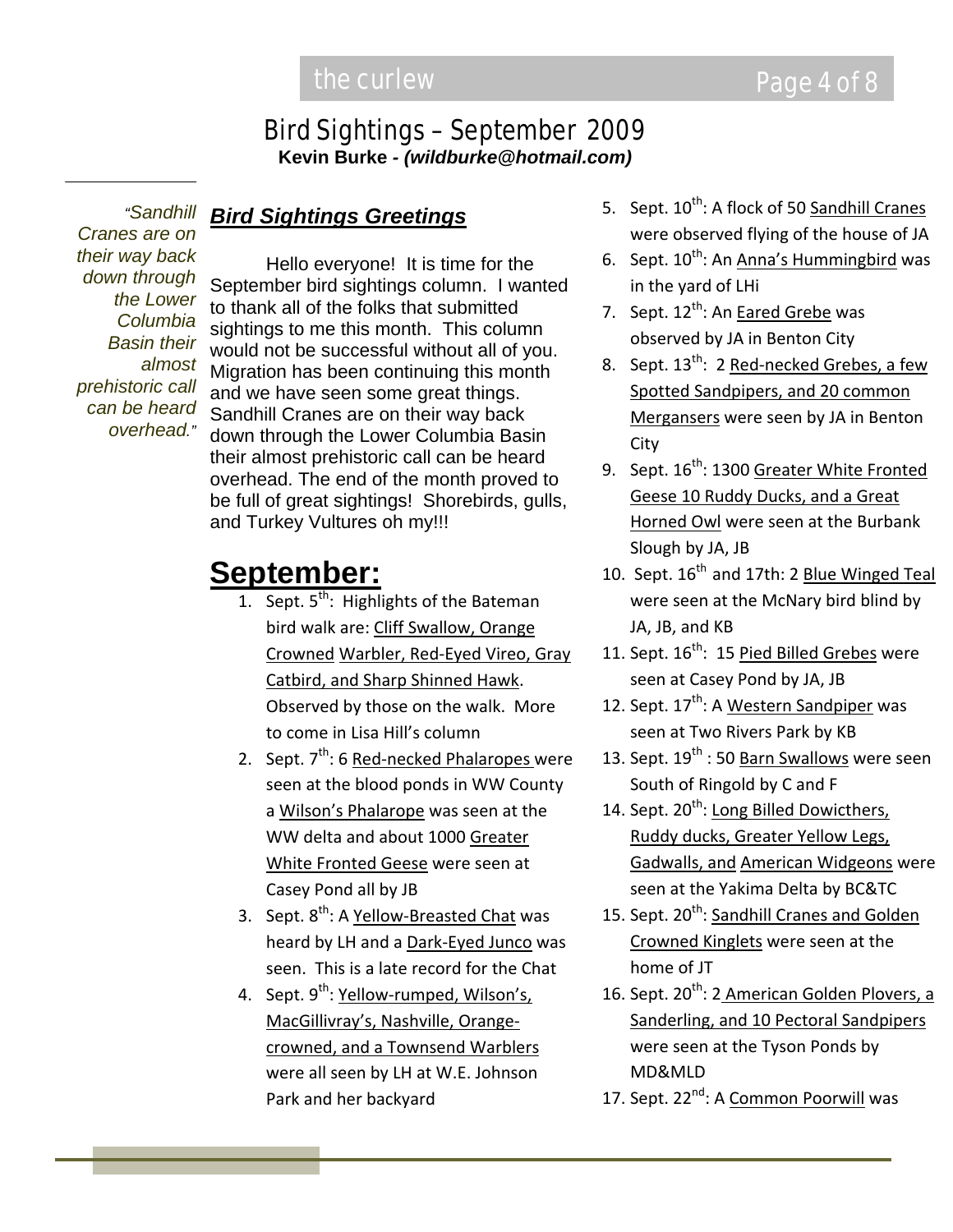# September Bird Sightings *continued*

heard by BL at his home.

- 18. Sept. 23<sup>rd</sup>: A <u>Prairie Falcon</u> was seen at the Tyson Ponds in WW county by JB&JA
- 19. Sept. 24<sup>th</sup>: <u>Black Bellied Plovers</u> were seen at Johnson Island by J&KA
- 20. Sept. 24<sup>th</sup>: A <u>Baird's Sandpiper and 30 Greater</u> White Fronted Geese were seen at Cold Springs by NL&JM
- 21. Sept. 26<sup>th</sup>: 110 <u>Sandhill Cranes</u> were seen in Richland over the home of RL&CL
- 22. Sept 26<sup>th</sup>: A <u>Sabine's Gull, 3 Black-Bellied</u> Plovers, Lesser Yellowlegs, Long Billed Dowitchers, Least Sandpipers, and Western Sandpipers were seen at the Yakima Delta by NL
- 23. Sept 26<sup>th</sup>: A <u>Western Tanager, 2 Hermit</u> Thrushes, A Merlin, A Turkey Vulture, & Spotted Towhees were seen at W.E. Johnson Park by NL&LH
- 24. Sept. 26<sup>th</sup>: An <u>American Golden Plover, Sharp-</u> Tailed Sandpiper, Pectoral Sandpipers, and a Baird's Sandpiper were seen at the Tyson Ponds in WW county by MD&MLD
- 25. Sept. 27<sup>th</sup>: A <u>Sharp-Tailed Sandpiper and</u> Sabine's Gull were seen at the Yakima delta by BW
- 26. Sept. 27<sup>th</sup> and 29th: A Pacific Golden Plover was seen originally at the Tyson Ponds by MWo then again on the  $29<sup>th</sup>$  by BD and NL
- 27. Sept. 28<sup>th</sup>: 7 <u>Turkey Vultures</u> were seen over Richland by KC and NL

# **Observers:**

(LH) Lisa Hill, (LU) Larry Umthun, (JA) Jane Abel, (KA) Keith Abel, (JB) Jennie Bradbury, (KB) Kevin Burke, (NL) Nancy LaFramboise, (BL) Bill LaFramboise, (RL) Ron Louderback, (CL) Carol Louderback, (MD) Mike Denny, (MLD) Merrylynn Denny, (JM) John McLaughlin, (JT) Joel Tinsley, (C and F) Chris and Fred, (LHi) Lauren Hirsch, (MWo) Michael Woodruff, (BD) Bonnie Dunham, (KC) Kathy Criddle, (BW) Bob Woodley

Thanks to everyone who sent me sightings this month. I encourage any and all sightings to be emailed to me throughout the month. I found a great quote in an Audubon magazine from 1887 by Henry Wadsworth Longfellow: **"Tis always morning somewhere, and above the awakening continents, from shore to shore, somewhere the birds are singing evermore."**  Good birding everyone!

### **NEW TO BIRDWATCHING?**

A new page on our website (www.lcbas.org) is designed for the person (adult or child) who hasn't watched birds before. Learn what to think about first, how to choose a Bird guide and binoculars, and where to find lists of birds common to our area.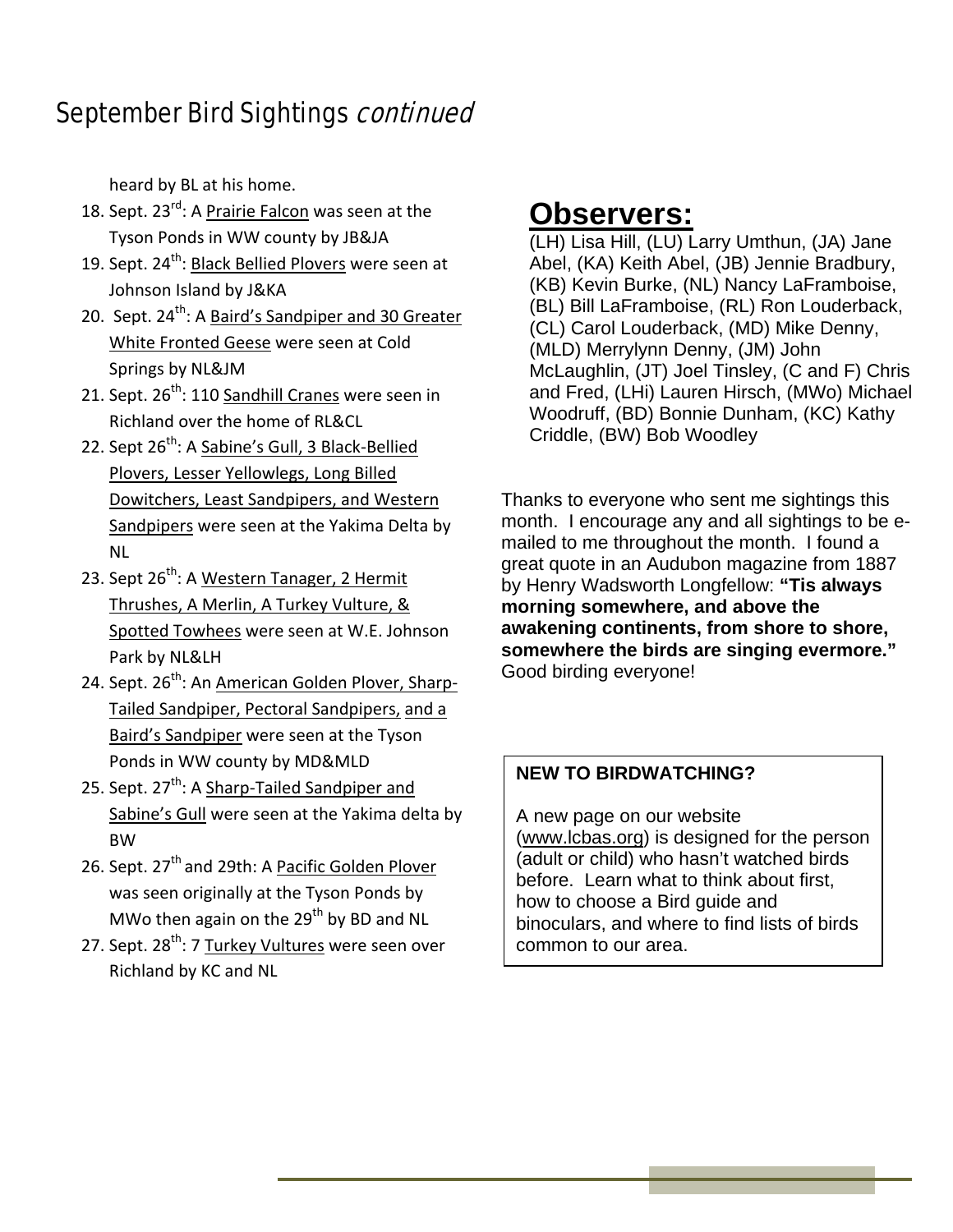# **President's Message**

 If you ever have any doubts about whether your dues and your volunteerism make a difference to our community, I have the perfect way to clear up those doubts. Today I and a number of other LCBAS members attended the ribbon cutting ceremony for the Mid-Columbia River National Wildlife Refuge Complex Environmental Education Center. Let's just call it the McNary Environmental Education Center or MEEC for short. Many local dignitaries attended and the local TV stations were on hand to record the event for posterity.

Various speakers noted the seminal role that the Lower Columbia Basin Audubon Society and its dedicated members played in starting the educational activities at McNary. We continue playing our part, and that makes today's grand opening special for all of us in LCBAS.

So what are your dues good for? You absolutely must visit the MEEC to see for yourself. If you miss the grand opening on Saturday, October 10, you can go visit any time. You will be impressed and proud.

Now here's the part of the job I don't particularly like but is nevertheless essential. After seeing some of our accomplishments at MEEC, I am slightly less hesitant to remind you to chip in with your renewal dues. After you see MEEC, I have no doubt you will want to be a contributor to the conservation and eduction work that our chapter is accomplishing.

Go outside and play.

Ed Rykiel President



### **Washington State Audubon Science** *State of the Birds*

New analyses by Audubon scientist show how climate change is affecting our birds in their ranges, populations, and life cycles. Audubon Washington's 2009 State of the Birds report looks at our birds in our 74 Important Bird Areas: Read the new summary publication with chart of climate changes, effect on landscapes, and implications for vulnerable birds. See full state report at

http://wa.audubon.org/pdfs/Washington\_Birds\_and\_Cli mate Change Report.pdf.

Since Audubon Washington released the first State of the Birds report in May 2004, National Audubon followed up with similar reports on the national level in September 2004, **June 2007 and September 2008.** 

Like canaries in coal mines, the state of our birds holds implications for our own health and quality of life as well.

# *Renewal Reminder* **PLEASE NOTE:**

There are 150 members whose renewals are due or are receiving a complementary copy. Please check your label. If you get the Curlew electronically, you will receive a renewal email. The last set of labels did not have the membership expiration date printed on them. If your renewal date is before October, we know you may not have received notice, but we do need you to renew as soon as possible. There are no consequences for this late renewal.

### **Check out our website: http://lcbas.org**

| President Ed Rykiel(509)627-1113<br>E-mail: ecodoc59@yahoo.com |  |
|----------------------------------------------------------------|--|
| Vice President Robin Priddy (509)783-4664                      |  |
|                                                                |  |
| E-mail: grania0358@aol.com                                     |  |
| Secretary Debbie Berkowitz(509)375-4740                        |  |
| E-mail: cdandrb@charter.net                                    |  |
| Treasurer Lucie Fritz(509)946-9134                             |  |
| E-mail: LucieF@aol.com                                         |  |
|                                                                |  |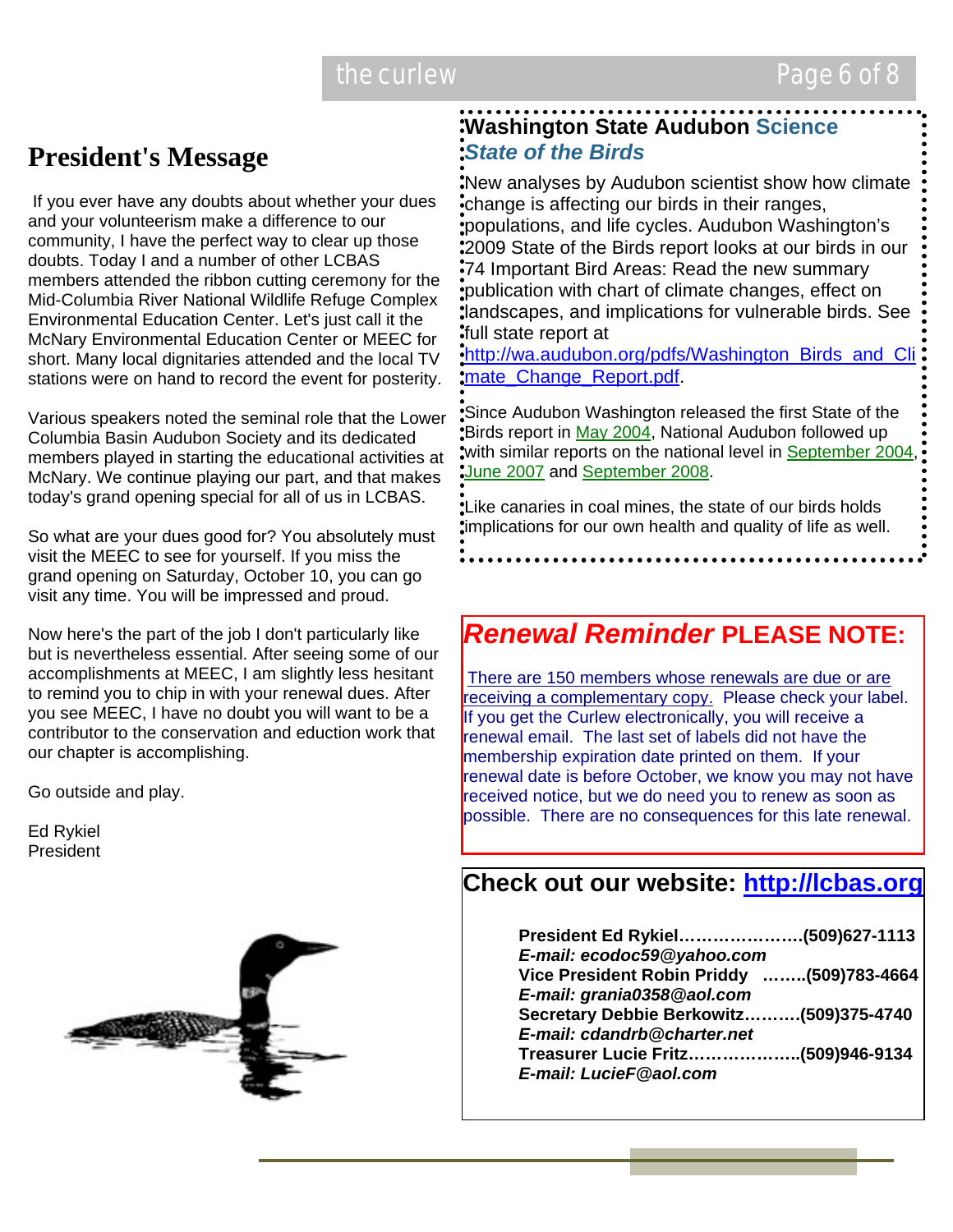# **Book Table Talk** with Kathy Criddle

This month I want to spot light 3 books by local authors that will be available for purchase at the Book Table. All three are well written, have amazing illustrations and feature Washington wildlife through the eyes of writers with an extraordinary passion for Washington State.

The first, The Birds of Yakima County, Washington written by Andrew Stepniewski will make it easy for any birder to know what they will be looking for and where to find it. There are cool maps and delightful pen and ink drawings. The chapter on vegetation zones is worth spending some time looking at but farther along, Andy's interesting dialogue on each bird will make it even harder for you to put this book down. Price is \$22 and I have 3 copies.

Second on the list is Birds of the Inland Northwest and Northern Rockies by Harry Nehls, Mike Denny, and Dave Trochlell is a must have for this area. It is pocket size and filled with excellent full color photographs. Each bird has a dedicated page with easy to understand facts and commentary which makes it a great choice for the beginning birder and a nice quick reference for the more advanced. Price is \$18.95 and I have 9 copies.

Our last book is a children's picture book If Wishes Had Wings written and illustrated by Richland resident Ginger Baird Wireman. This is a delightful adventure story of a little boy who dreams about being a golden eagle. Ginger has woven loads of wildlife facts and sprinkled her love for Washington ecosystems throughout. Nature loving parents and grandparents should add this to their holiday shopping

list. Price is \$14.00 and I have 11 copies. Stop by the Book Table and check these out. We are able to buy most of our books at a discount price, so buying at the Book Table helps LCBAS raise money for our many conservation and education projects.

### *Albatross cam for bird's eye view*

.<br>By Jody Bourton, BBC news, Earth News Reporter on BBC earth news on‐line

Albatrosses associate with killer whales out in the open ocean, tiny cameras attached to the birds reveal. Unique pictures retrieved from the cameras placed on the albatrosses' backs show the birds feeding alongside the killer whales, also known as orcas. The birds are thought to feed on food scraps left by the marine mammals. The discovery may explain how black‐browed albatrosses find their prey in an apparently featureless open ocean, say the researchers. Black‐browed albatrosses (*Thalassarche melanophrys*) travel hundreds of kilometers to locate and feed on their prey. They may travel large distances in only a matter of days to feed on fish before returning to their breeding colony on Bird Island, South Georgia in the southern Atlantic Ocean. Although a number of studies have looked at the foraging behavior of albatrosses, it is not known exactly what strategy the birds employ to locate food on the open sea. Now scientists report in the journal PLoS ONE that miniaturized cameras attached to the back of the birds have revealed the birds fly in groups and forage with killer whales!

**http://news.bbc.co.uk/earth/hi/earth\_ne ws/newsid\_8292000/8292636.stm**